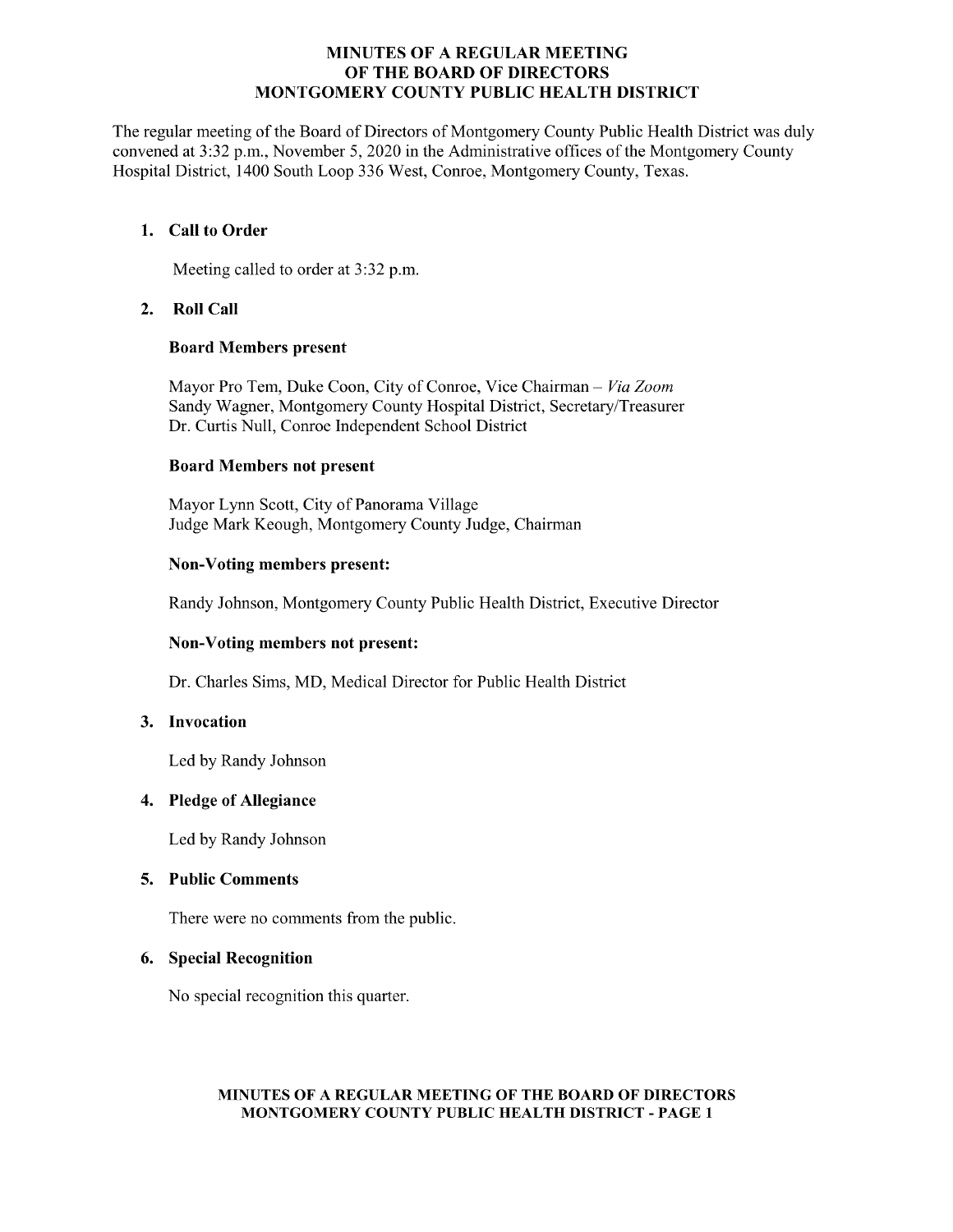# 7. Approval of Minutes from the September 10, 2020 Public Health District Regular Board meeting.

Mrs. Wagner made a motion to approve the Minutes from September 10, 2020 Public Health District Regular Board meeting. Mr. Coon offered a second and motion passed unanimously.

Roll Call Vote:

| Mr. Coon    | Aye |
|-------------|-----|
| Mrs. Wagner | Aye |
| Dr. Null    | Aye |

### 8. Report on activities related to Public Health, Epidemiology and Emergency Preparedness. Alicia Williams, Public Health Director - MCPHD)

At the request of staff, agenda item no. 8 to be tabled for a future meeting.

9. Report on activities related to Medicaid 1115 Waiver Project. (Emily Gordon, Public Health Coordinator)

At the request of staff, agenda item no. 9 to be tabled for a future meeting.

## 10. Consider and act on resolution to approve submission of the IDCU/COVID-19 grant application for the Montgomery County Public Health District. (Alicia Williams, Director Public Health - MCPHD)

Mrs. Wagner made a motion to consider and act on resolution to approve submission of the IDCU/COVID-19 grant application for the Montgomery County Public Health District. Mr. Coon offered a second and motion passed unanimously.

Roll Call Vote:

| Mr. Coon    | Aye |
|-------------|-----|
| Mrs. Wagner | Aye |
| Dr. Null    | Aye |

## 11. Consider and act on resolution to approve submission of the grant application for the Montgomery County Public Health District Community Preparedness Project. (Alicia Williams, Director Public Health - MCPHD)

Mrs. Wagner made a motion to consider and act on resolution to approve submission of the grant application for the Montgomery County Public Health District Community Preparedness Project. Mr. Coon offered a second and motion passed unanimously.

Roll Call Vote:

| Mr. Coon    | Aye |
|-------------|-----|
| Mrs. Wagner | Aye |
| Dr. Null    | Aye |

#### NOTICE OF A REGULAR MEETING OF THE BOARD OF DIRECTORS MONTGOMERY COUNTY PUBLIC HEALTH DISTRICT - PAGE 2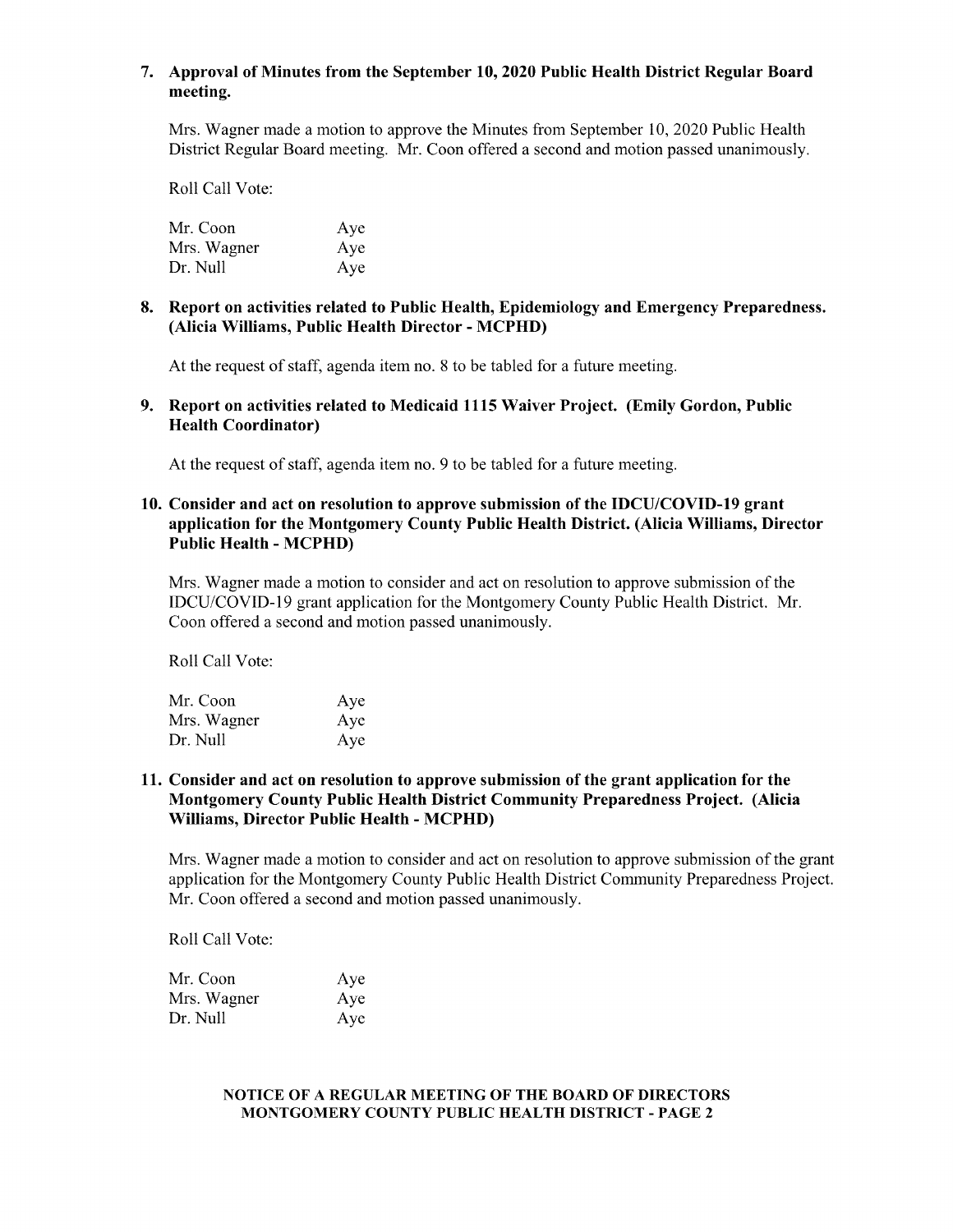# 12. Consider and act on resolution to approve submission of the grant application for the Montgomery County Public Health District M&A. (Alicia Williams, Director, Public Health - MCPHD)

Mrs. Wagner made a motion to consider and act on resolution to approve submission of the grant application for the Montgomery County Public Health District M&A. Mr. Coon offered a second and motion passed unanimously.

Roll Call Vote:

| Mr. Coon    | Aye |
|-------------|-----|
| Mrs. Wagner | Aye |
| Dr. Null    | Aye |

# 13. Receive and approve financial report regarding District's operations. (Brett Allen, CFO – MCHD)

Mr. Brett Allen, CFO presented the financials to the board.

Mrs. Wagner made a motion to accept the financial report regarding District' s operations. Mr. Coon offered a second and motion passed unanimously.

Roll Call Vote:

| Mr. Coon    | Aye |
|-------------|-----|
| Mrs. Wagner | Aye |
| Dr. Null    | Aye |

## 14. Consider and act upon recommendation for amendment(s) to the budget for fiscal year ending September 30, 2020. (Brett Allen, CFO – MCHD)

Mrs. Wagner made a motion to consider and act upon recommendation for amendment(s) to the budget for fiscal year ending September 30, 2020. Mr. Coon offered a second and motion passed unanimously.

Roll Call Vote:

| Mr. Coon    | Aye |
|-------------|-----|
| Mrs. Wagner | Aye |
| Dr. Null    | Aye |

## 15. Consider and act upon recommendation for amendment(s) to the budget for fiscal year ending September 30, 2021. (Brett Allen, CFO – MCHD)

Mrs. Wagner made a motion to consider and act upon recommendation for amendment(s) to the budget for fiscal year ending September 30, 2021. Mr. Coon offered a second and motion passed unanimously.

Roll Call Vote:

| Mr. Coon    | Aye |
|-------------|-----|
| Mrs. Wagner | Aye |
| Dr. Null    | Aye |

#### MINUTES OF A REGULAR MEETING OF THE BOARD OF DIRECTORS MONTGOMERY COUNTY PUBLIC HEALTH DISTRICT - PAGE 3